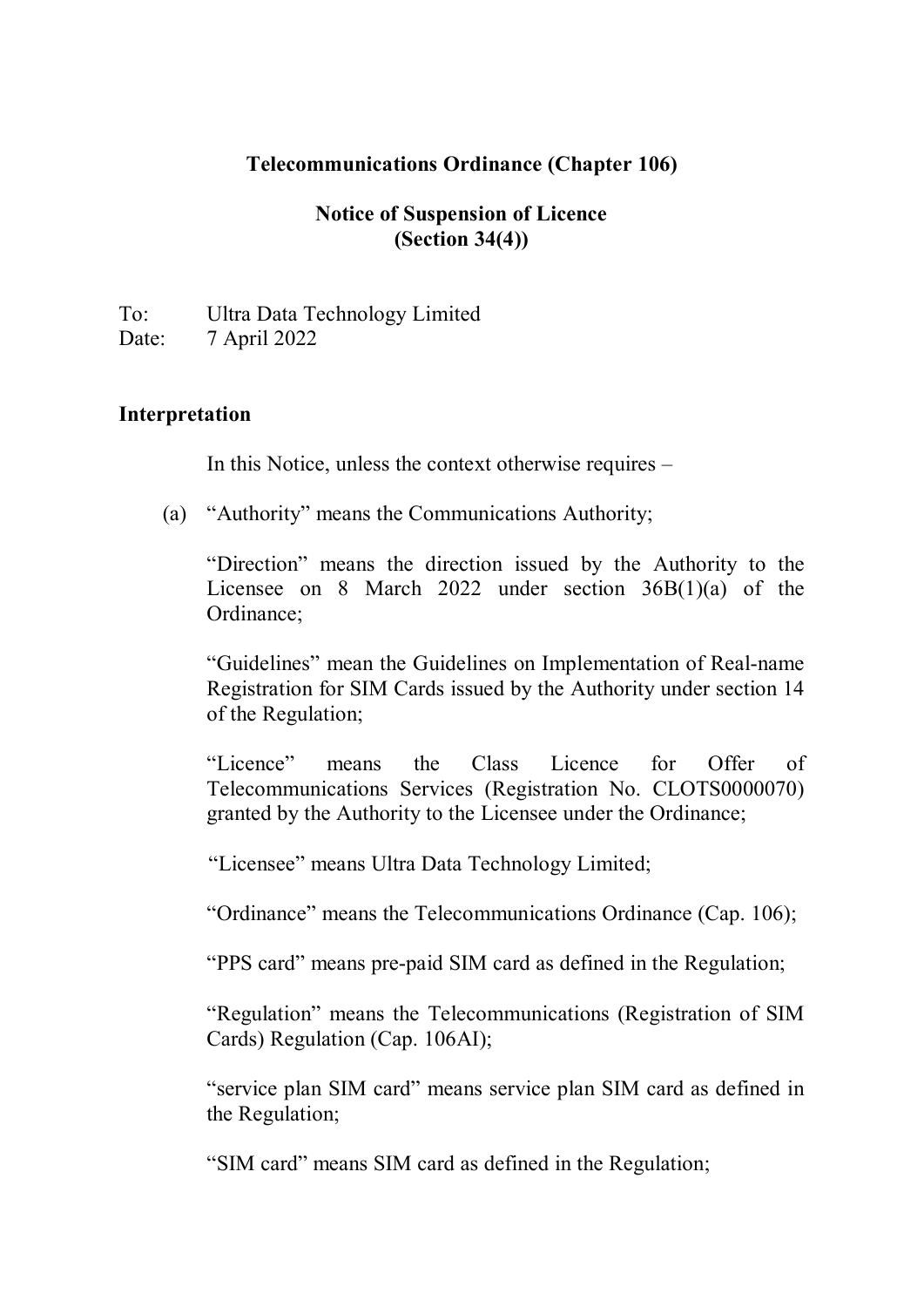- (b) the terms used in this Notice shall have the same meaning as in the Regulation and Guidelines; and
- (c) the singular includes the plural and vice versa.

# **Background**

2. Pursuant to the Regulation and the Guidelines, all relevant licensees shall put in place a registration platform with a database for the SIM cards before 1 March 2022 to implement real-name registration for SIM cards. For registration of PPS cards, an electronic registration platform supporting at least one online registration channel shall be established and implemented by the relevant licensees for users to complete real-name registration of their SIM cards in accordance with the Regulation and Guidelines. Starting from 1 March 2022, all newly effective service plan SIM cards and new PPS cards shall require real-name registration before activation. Existing PPS cards are required to complete real-name registration on or before 23 February 2023. Existing PPS cards without completing real-name registration will be deactivated after the lapse of aforementioned registration period.

3. Having been satisfied that the Licensee is in breach of Clause 3.2.1 of the Guidelines by failing to put in place an electronic registration platform with a database before 1 March 2022 for its existing PPS card users to register and complete real-name registration according to the requirements specified in Part C of the Guidelines, and hence Condition 4.1 of the Licence which requires the Licensee to comply with the Ordinance, regulations made under the Ordinance, licence conditions or any other instruments which may be issued by the Authority under the Ordinance and such guidelines or codes of practices which may be issued by the Authority as in its opinion are suitable for the purpose of providing practical guidance on any particular aspect of any conditions of the Licence, the Authority issued the Direction to the Licensee on 8 March 2022.

4. Upon expiry of the deadlines specified in the Direction, the Licensee has failed to comply with the Direction by –

(a) implementing an electronic registration platform with a database for the SIM cards in accordance with the requirements specified in the Guidelines;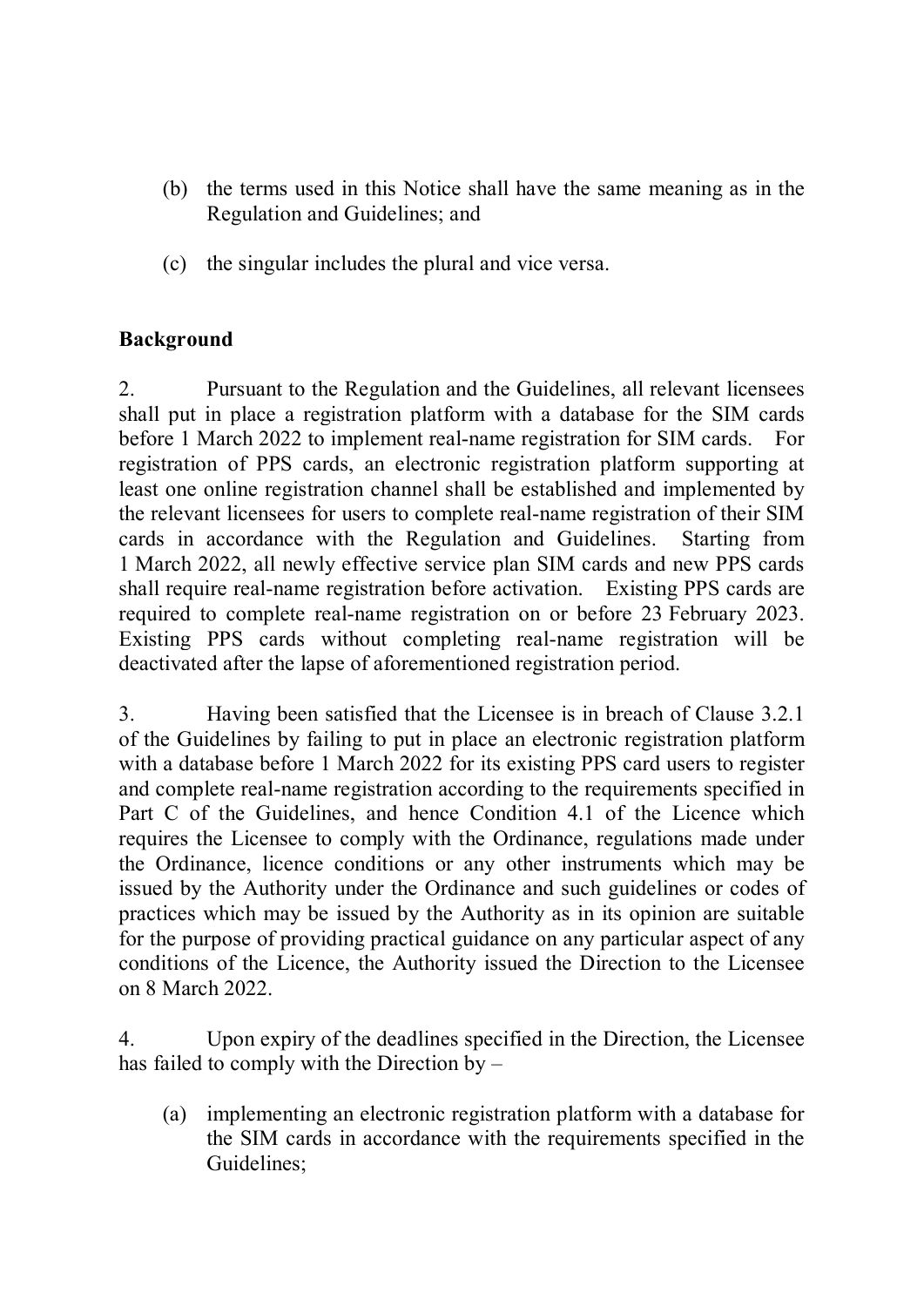- (b) submitting to the Authority its detailed plan and timetable for conducting the demonstration of its electronic registration platform; and
- (c) conducting such demonstration.

## **Notification**

5. The Authority, in exercise of its power under section 34(4) of the Ordinance,

> *having been satisfied* that the Licensee is in breach of Clause 3.2.1 of the Guidelines, Condition 4.1 of the Licence and the Direction for the reasons as provided to the Licensee;

> *having been satisfied* that the Licensee has been afforded reasonable opportunity in accordance with section 34(4B) of the Ordinance to make representations to it as to why the Licence should not be suspended;

> *having considered* all the representations made by the Licensee as to why the Licence should not be suspended and any other relevant information furnished by the Licensee; and

> *having been satisfied* that the suspension of the Licence is, in all the circumstances of the case, proportionate and reasonable in relation to the contravention concerned,

*hereby exercises its power* under section 34(4) of the Ordinance *and suspends*  part of the Licence in respect of the offer of telecommunications services through SIM cards subject to the Regulation for a period of 12 months commencing on 7 June 2022, being two months from the date hereof.

6. If at any time during the suspension period, the Licensee intends to apply to the Authority to lift the suspension, it shall demonstrate to the satisfaction of the Authority that it has complied with the Direction by completing those actions described in paragraph 4 above, before the Authority will consider whether it is appropriate to lift the suspension having regard to all relevant facts and circumstances of the case.